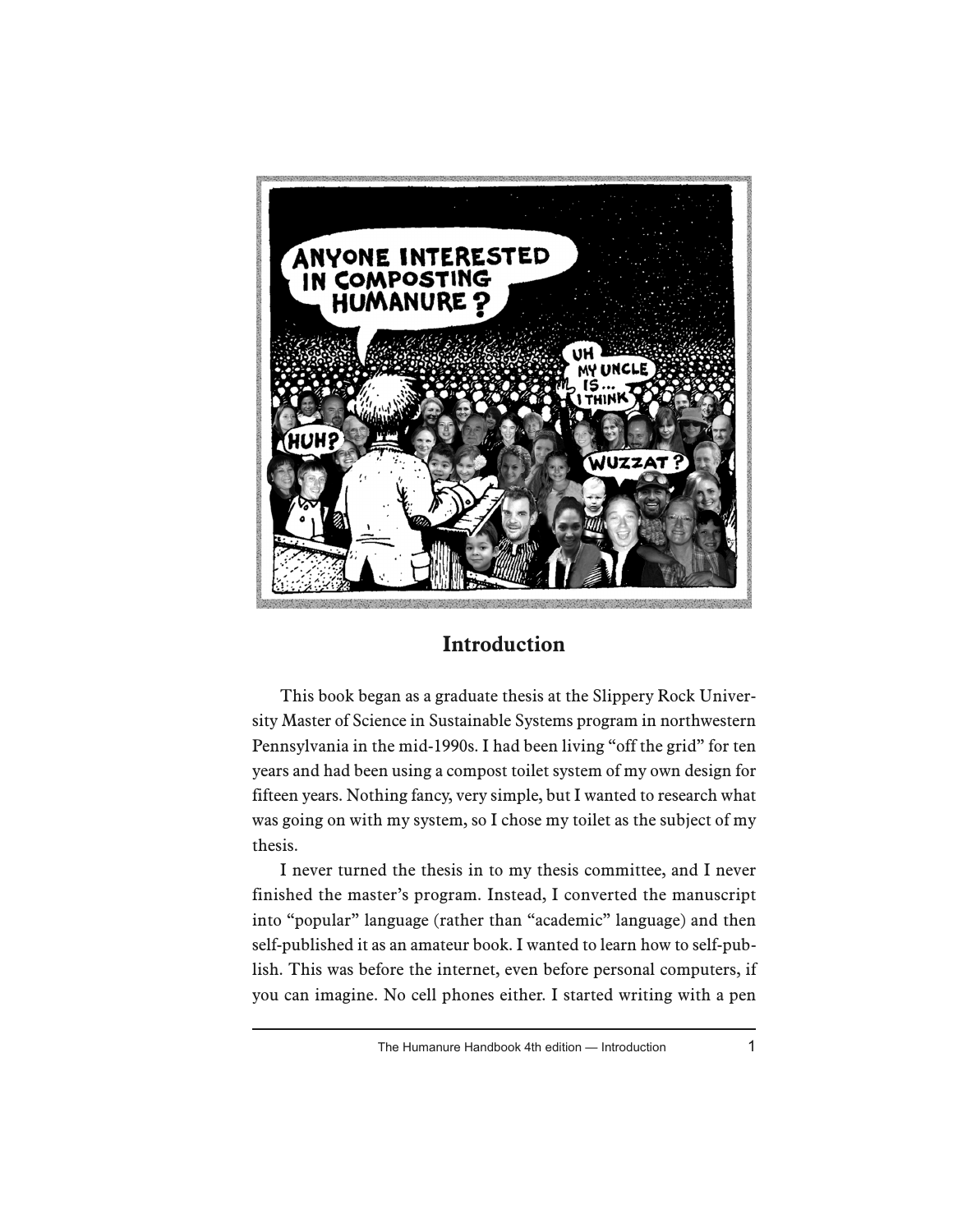and paper and advanced to a manual typewriter, and then an electronic typewriter when they became available. I assembled my first computer on the floor of my office in 1995, the year the first edition of the *Humanure Handbook* was published.

 Although I found the book's subject matter fascinating, I didn't think anyone else would be interested, so I only printed six hundred copies of the book and assumed I would be staring at them for the rest of my life, collecting cobwebs stacked in my garage, passing a book out here and there as time went by to whoever would take one. The book could always be used for emergency toilet paper, I told them.

 Well, I was wrong. The first edition sold ten thousand copies rather quickly, so I wrote a second edition. It sold just as well, so I condensed and redesigned it into a third edition. Now, with eighty thousand copies in print, I'm doing the 3rd printing of the fourth edition. The various editions were translated into 23 languages. The first translation was published in South Korea, the second Israel, and then editions came out in French, Norwegian, Portuguese, Finnish, Chinese, Japanese, Polish, and partial translations in Cambodian, Dutch, German, Hungarian, Italian, Kenyan, Mongolian, Russian, Slovenian, Spanish, and Vietnamese. I gave the foreign rights on request, asking little, if anything, in return.

 In the years the book circulated, I continued to make compost from "humanure," and I continued to refine and tweak my methodology as my experience and knowledge grew. My first ever compost pile was in 1975. My first ever humanure compost pile was in 1976. Now, as I write this forty-six years later, I have never *not* had a compost pile, or several, and I have always used humanure as a feedstock for the compost. I have also used all the finished compost to grow my food (some has gone to houseplants), and I have raised a healthy family on my garden produce.

 I now realize that we as a nation are *shit illiterate*. Any society that grows up with water toilets, also called flush toilets, seems to have an arrested development when it comes to the recycling of organic material, especially what comes from its own bodies.

My compost-related travels opened my eyes to a lot of things, es-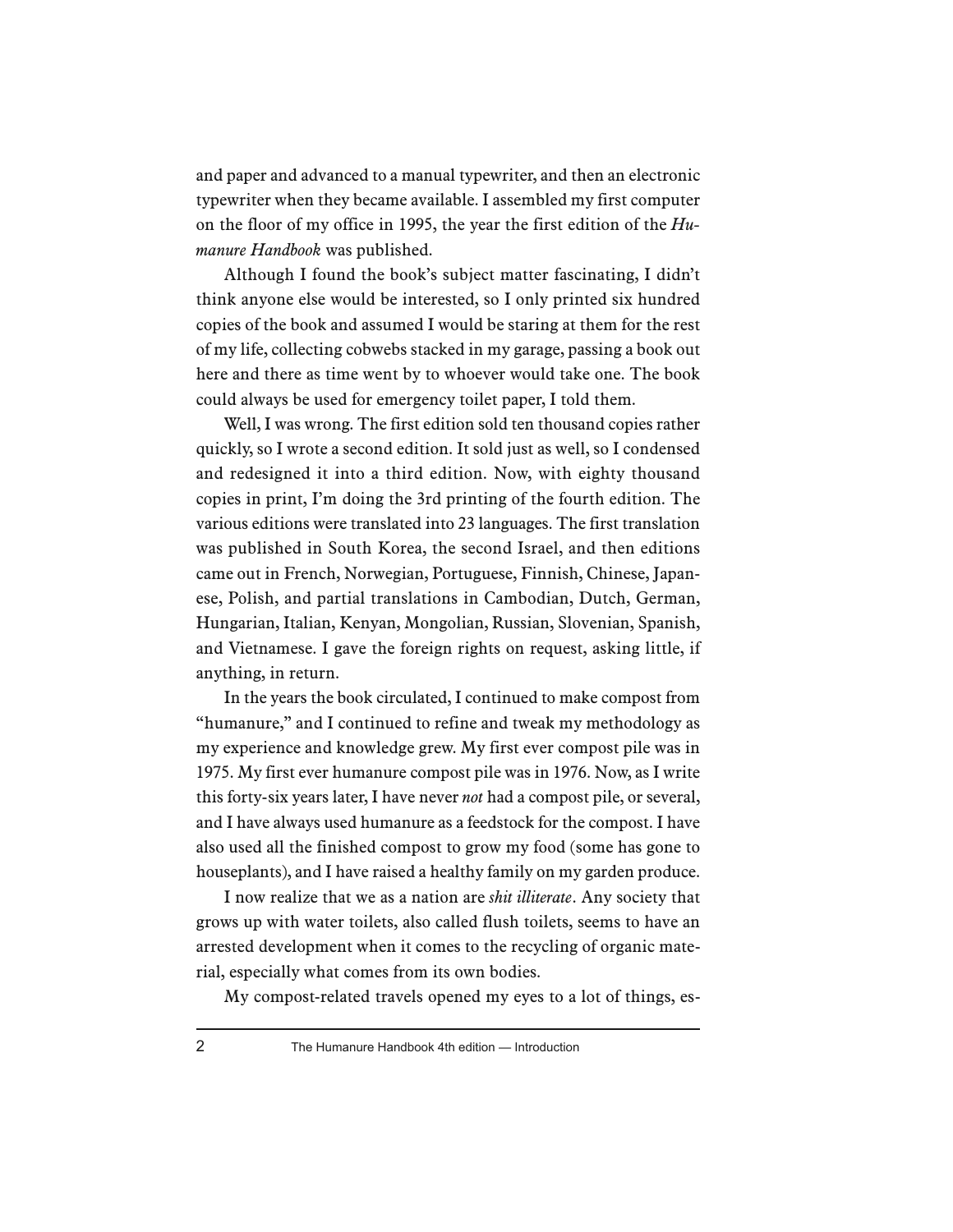pecially when traveling to those parts of the world where people don't use toilets because they don't have them. Americans make up about 4 percent of the human population, meaning that 96 percent of all people are not Americans, and they don't think and act like Americans. About two and a half *billion* of those people don't have water toilets. They never had flush toilets, their ancestors before them never had flush toilets going back to the beginning of time, and quite likely, their descendants after them will also never have flush toilets. The infrastructure, water, and wealth required for flush toilets simply do not exist in much of the world. There must be something else for them — a different way to have a toilet. Most flush toilet people don't care about any of this; they can't understand the acuteness and immensity of the global sanitation problem, and they have little constructive advice to offer.

 This improbable book has taken me to Mongolia three times. It has taken me to Haiti four times, Finland four times, Morocco, Mozambique, Nicaragua, India, Tanzania, Kenya, Uganda, and from coast to coast in the USA and into Canada. I have turned down many invitations to travel the world to help people, schools, or villages get compost toilet systems started because there just aren't enough days in the year, and I have a garden to tend at home. I don't know how many more countries I will travel to before my life ends, but I suspect that my traveling is not over yet.

 My challenge with the fourth edition of this book was to try to distill over forty years of experience into as few pages as possible. I also needed to update and correct some of the language I had used in previous versions. I have learned so much, and it seems so important, that I believe the effort is worth it. There's no way I can write what I've learned in only one book, so I published another book in 2021, *The Compost Toilet Handbook*. It focuses more narrowly on the compost toilet and is intended for a more international audience. It is full of color photos (a picture is worth a thousand words), and is expected to be easier to translate. Look for it at CompostToiletHandbook.com.

## *Joe Jenkins, April 2021*